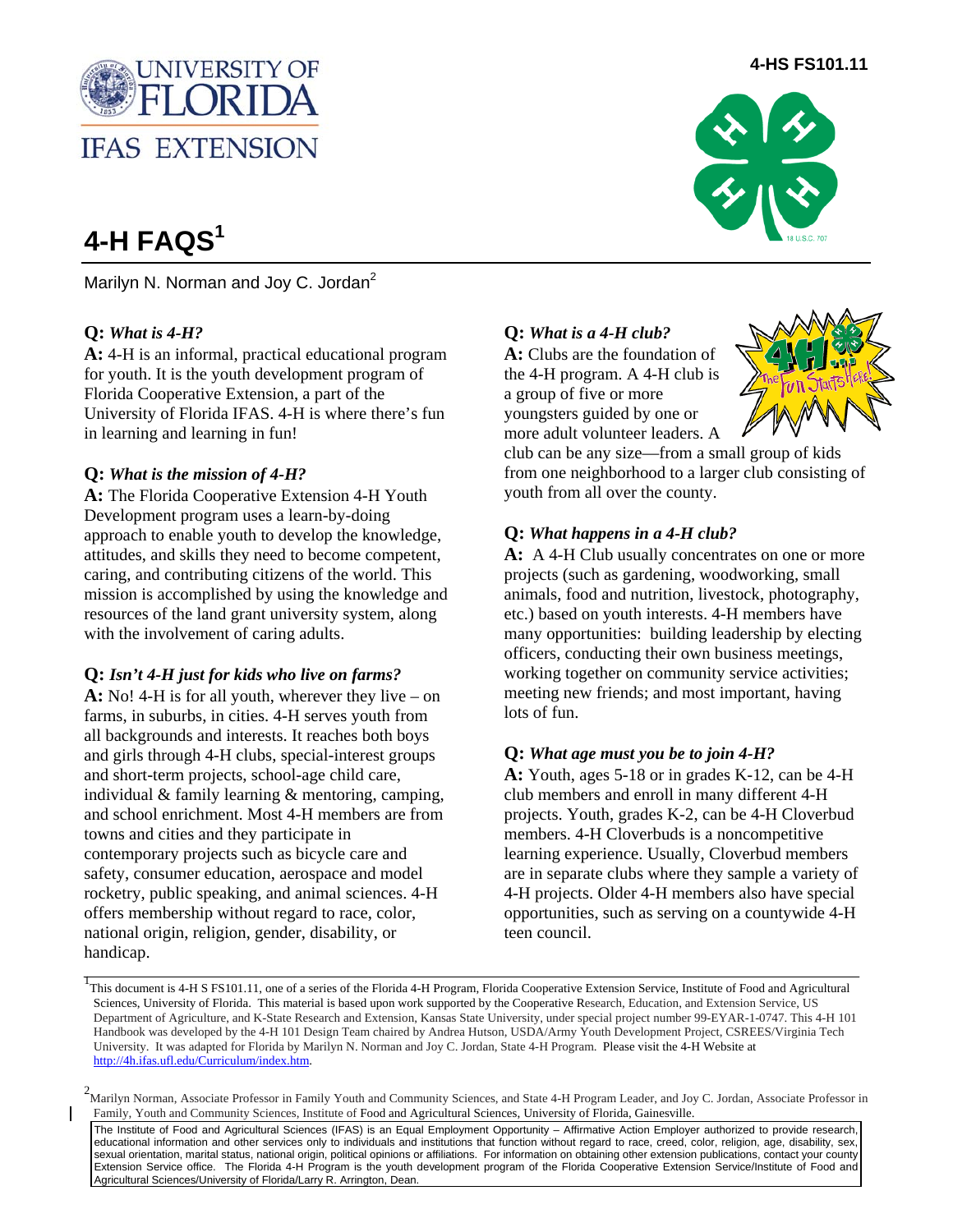# **Q:** *How did 4-H originate?*

**A:** 4-H clubs were first known as corn clubs for boys and canning clubs for girls, organized early in this century by public school educators who wanted to broaden the knowledge and experience of their students. 4-H in Florida began in 1909 in several counties in north Florida. 4-H became an official part of the Cooperative Extension Service, along with agriculture and home economics, at about the time Cooperative Extension was officially established by the US Congress in 1914. The term "4-H Club" first appeared in a federal document in 1918, and by the mid- 1920s, 4-H was well on its way to becoming a significant national program for youth. 4-H is an American idea that has spread around the world. Throughout its long history, 4-H has constantly adapted to the ever-changing needs and interests of youth.

#### **Q:** *Does it cost money to join 4-H?*

A: In some counties/clubs there may be a fee to cover curriculum materials. Uniforms are not required. Most 4-H project information, activities, and events are available at cost, which is usually minimal. Each club chooses whether to charge dues.

#### **Q:** *Where does 4-H get its funding?*

**A:** Florida Cooperative Extension, of which 4-H is a part, receives funds from a cooperative partnership of three levels of government: federal (via the Science and Education Administration of the US Department of Agriculture), state (via the University of Florida), and county (through the county Board of Commissioners). 4-H also receives support from private sources.

#### **Q:** *Who "runs" the 4-H program?*

**A:** Volunteers are the key to providing 4-H programs for youth. Capable, interested adult volunteers are always needed to lead clubs and to assist with 4-H activities. Orientation and training is provided, so no previous experience is necessary. 4-H volunteers are supported by a professional staff, including a county 4-H agent who is a faculty member of the University of Florida. The county 4-H agent is responsible for the countywide 4-H program and may also have state and national responsibilities. There are various county 4-H support and advisory groups made up of interested adult volunteers. State and national 4-H personnel assist county 4-H professionals.

# **Q:** *What do the four 'H's on the 4-H emblem stand for?*

**A:** The 4-H emblem is a green four-leaf clover with a white 'H' on each leaflet, symbolizing Head, Heart, Hands, and Health. The 4-H emblem was protected by an Act of Congress in 1924.



# **Q:** *What is the 4-H Pledge?*

**A:** At 4-H club meetings and other 4-H events, 4-H members recite the Pledge of Allegiance and this 4-H Pledge:

#### **I pledge**

- my Head to clearer thinking,
- my Heart to greater loyalty,
- my Hands to larger service, and
- my Health to better living, for my club,
- my community, my country, and my world.

## **Q:** *What is the 4-H motto?*

**A:** "To Make the Best Better."



**Q:** *What is the 4-H slogan?*  **A:** "Learn by Doing."

#### **Q:** *Where are 4-H programs found?*

**A:** 4-H programs are conducted in 3,150 counties of the United States, and also in the District of Columbia, Guam, Puerto Rico, and The Virgin Islands. In addition, more than 80 countries around the world have youth programs similar to 4-H, with an overall enrollment of about 10 million young people. 4-H is also conducted and available to youth at all the U.S. Army and Air Force Installations around the world.